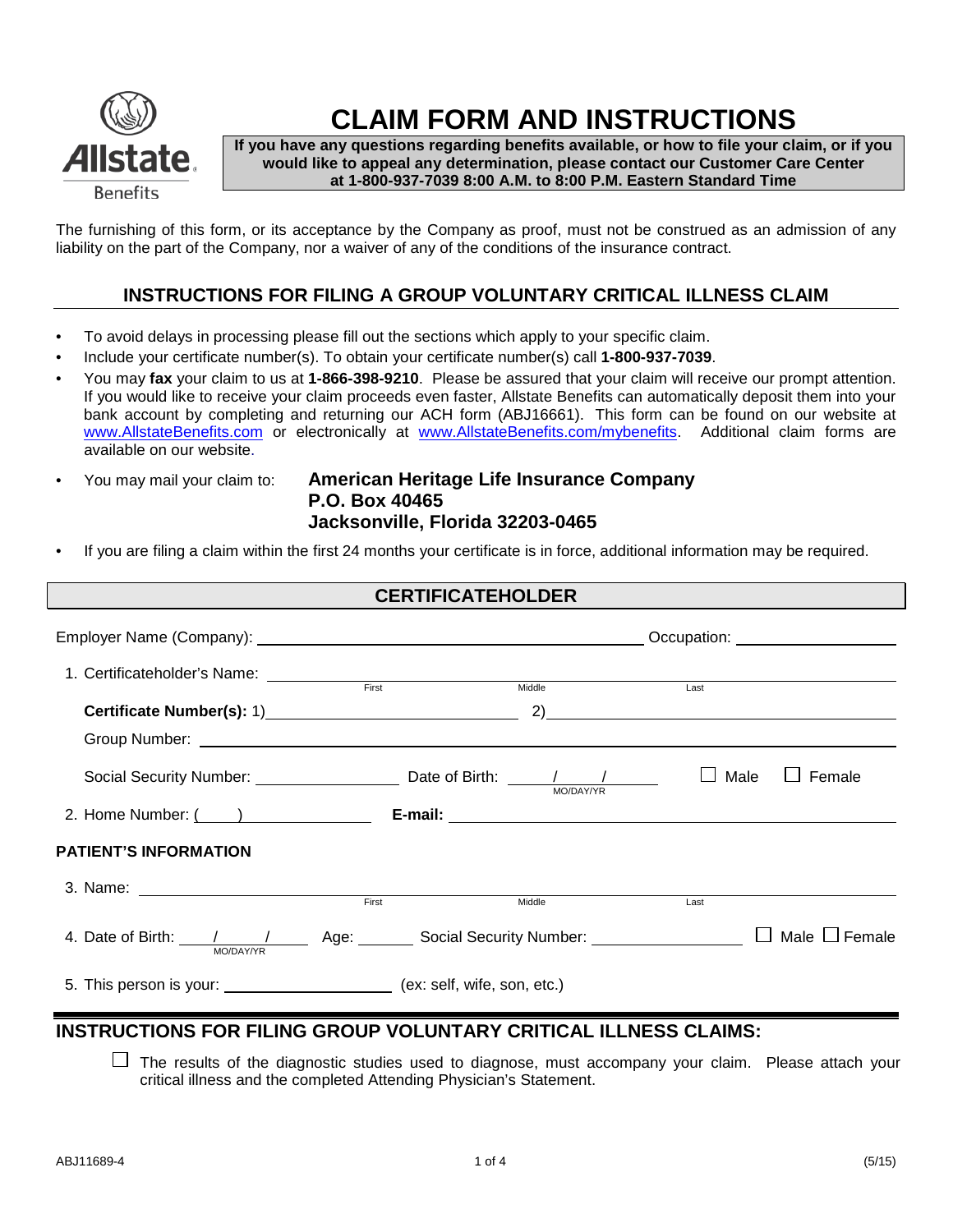# **ATTENDING PHYSICIAN'S STATEMENT**

| 2. When did symptoms first appear or accident happen? Date $\frac{1}{1-\frac{1}{1-\frac{1}{1-\frac{1}{1-\frac{1}{1-\frac{1}{1-\frac{1}{1-\frac{1}{1-\frac{1}{1-\frac{1}{1-\frac{1}{1-\frac{1}{1-\frac{1}{1-\frac{1}{1-\frac{1}{1-\frac{1}{1-\frac{1}{1-\frac{1}{1-\frac{1}{1-\frac{1}{1-\frac{1}{1-\frac{1}{1-\frac{1}{1-\frac{1}{1-\frac{1}{1-\frac{1}{1-\frac{1}{$                                   |                                                                                                                                |  |  |  |  |  |
|--------------------------------------------------------------------------------------------------------------------------------------------------------------------------------------------------------------------------------------------------------------------------------------------------------------------------------------------------------------------------------------------------------|--------------------------------------------------------------------------------------------------------------------------------|--|--|--|--|--|
| 3. When did patient first consult you for this condition? Date $\frac{1}{1-\frac{1}{1-\frac{1}{1-\frac{1}{1-\frac{1}{1-\frac{1}{1-\frac{1}{1-\frac{1}{1-\frac{1}{1-\frac{1}{1-\frac{1}{1-\frac{1}{1-\frac{1}{1-\frac{1}{1-\frac{1}{1-\frac{1}{1-\frac{1}{1-\frac{1}{1-\frac{1}{1-\frac{1}{1-\frac{1}{1-\frac{1}{1-\frac{1}{1-\frac{1}{1-\frac{1}{1-\frac{1}{1-\$                                       |                                                                                                                                |  |  |  |  |  |
| 4. Has patient ever had same or similar condition? (If "yes," state when and describe.) $\Box$ Yes $\Box$ No $\Box$                                                                                                                                                                                                                                                                                    |                                                                                                                                |  |  |  |  |  |
| 5.                                                                                                                                                                                                                                                                                                                                                                                                     |                                                                                                                                |  |  |  |  |  |
| 6.                                                                                                                                                                                                                                                                                                                                                                                                     |                                                                                                                                |  |  |  |  |  |
|                                                                                                                                                                                                                                                                                                                                                                                                        |                                                                                                                                |  |  |  |  |  |
| 7. Date patient last examined by you: ___________ Frequency of visits: $\Box$ weekly $\Box$ monthly $\Box$ other____________                                                                                                                                                                                                                                                                           |                                                                                                                                |  |  |  |  |  |
| 8. If patient is hospitalized, give name and address of hospital.                                                                                                                                                                                                                                                                                                                                      |                                                                                                                                |  |  |  |  |  |
|                                                                                                                                                                                                                                                                                                                                                                                                        | Hospital: _______________________________City: __________________________________State: ______________________                 |  |  |  |  |  |
| 9. Date admitted: $\frac{1}{1-\frac{1}{1-\frac{1}{1-\frac{1}{1-\frac{1}{1-\frac{1}{1-\frac{1}{1-\frac{1}{1-\frac{1}{1-\frac{1}{1-\frac{1}{1-\frac{1}{1-\frac{1}{1-\frac{1}{1-\frac{1}{1-\frac{1}{1-\frac{1}{1-\frac{1}{1-\frac{1}{1-\frac{1}{1-\frac{1}{1-\frac{1}{1-\frac{1}{1-\frac{1}{1-\frac{1}{1-\frac{1}{1-\frac{1}{1-\frac{1}{1-\frac{1}{1-\frac{1}{1-\frac{1}{1-\frac{1}{1-\frac{1}{1-\frac{1$ |                                                                                                                                |  |  |  |  |  |
| 10. Name and address of referring physician if any.                                                                                                                                                                                                                                                                                                                                                    |                                                                                                                                |  |  |  |  |  |
|                                                                                                                                                                                                                                                                                                                                                                                                        |                                                                                                                                |  |  |  |  |  |
|                                                                                                                                                                                                                                                                                                                                                                                                        |                                                                                                                                |  |  |  |  |  |
| Phone: $($ and $)$ and $($ and $)$ and $($ and $)$ and $($ $)$ and $($ $)$ and $($ $)$ and $($ $)$ and $($ $)$ and $($ $)$ and $($ $)$ and $($ $)$ and $($ $)$ and $($ $)$ and $($ $)$ and $($ $)$ and $($ $)$ and $($ $)$ an                                                                                                                                                                          |                                                                                                                                |  |  |  |  |  |
|                                                                                                                                                                                                                                                                                                                                                                                                        |                                                                                                                                |  |  |  |  |  |
| Remember, it is a crime to fill out this form with facts you know are false or to leave out facts you know are<br>relevant and important. Check to be sure that all information is correct before signing. Please refer to page 3 for                                                                                                                                                                  |                                                                                                                                |  |  |  |  |  |
| notice specific to your state.                                                                                                                                                                                                                                                                                                                                                                         |                                                                                                                                |  |  |  |  |  |
| PHYSICIAN VERIFICATION                                                                                                                                                                                                                                                                                                                                                                                 |                                                                                                                                |  |  |  |  |  |
|                                                                                                                                                                                                                                                                                                                                                                                                        | Signed: Signed: $\frac{1}{\sqrt{N}}$ , MD Date: $\frac{1}{\sqrt{N}}$ Phone: $\frac{1}{\sqrt{N}}$                               |  |  |  |  |  |
|                                                                                                                                                                                                                                                                                                                                                                                                        | Street Address: <u>The Communication</u> Contract of the Communication Communication Communication Communication Communication |  |  |  |  |  |
|                                                                                                                                                                                                                                                                                                                                                                                                        |                                                                                                                                |  |  |  |  |  |
| State/Province: <u>Contract Communication</u> Contract Communication Communication Communication Communication                                                                                                                                                                                                                                                                                         | Zip Code: __________________                                                                                                   |  |  |  |  |  |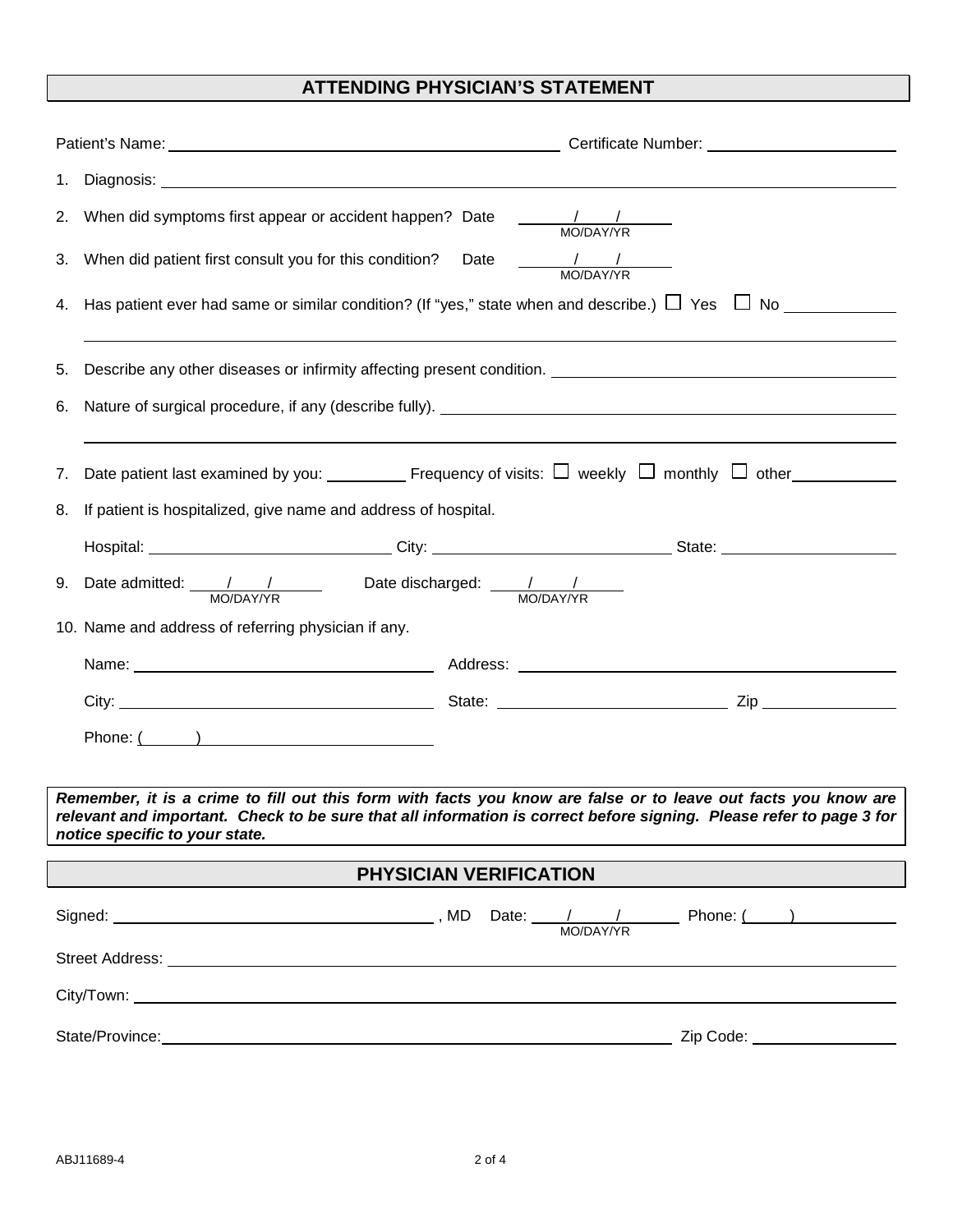#### **Important: To avoid delay, please sign authorization below.**

| I authorize any physician, medical practitioner, hospital, clinic or other medical facility, Pharmacy Benefit Managers, insurance company, the Medical<br>Information Bureau or other organization, institution or person, that has records or knowledge of me or my health including my prescription medication<br>history to give to American Heritage Life Insurance Company (AHL) its subsidiaries or its reinsurers any information relating to my claim. I also authorize<br>AHL, or its reinsurers, to make a brief report of my health information to MIB, Inc. I understand that there is a possibility of redisclosure of any information                                                                                                                                                                                                                                                                                                                                                       |
|-----------------------------------------------------------------------------------------------------------------------------------------------------------------------------------------------------------------------------------------------------------------------------------------------------------------------------------------------------------------------------------------------------------------------------------------------------------------------------------------------------------------------------------------------------------------------------------------------------------------------------------------------------------------------------------------------------------------------------------------------------------------------------------------------------------------------------------------------------------------------------------------------------------------------------------------------------------------------------------------------------------|
| disclosed pursuant to this authorization and that information, once disclosed, may no longer be protected by federal rules governing privacy and<br>confidentiality, but may still be protected by state laws. A copy of this authorization is as valid as the original. This authorization applies to any<br>dependent on whom a claim is filed. This authorization is valid for a period of 24 months from the date signed. I understand that I may revoke this<br>authorization at any time by notifying AHL in writing of my desire to do so. I or my representative may receive a copy of this authorization by supplying<br>policy number(s) and Insured's name in a written request to the company. (In MAINE – I understand that revocation of this authorization may be a basis<br>for denying insurance benefits. Failure to sign an authorization statement may impair the ability of a regulated insurance agency to evaluate claims and<br>may be a basis for denying a claim for benefits.) |
|                                                                                                                                                                                                                                                                                                                                                                                                                                                                                                                                                                                                                                                                                                                                                                                                                                                                                                                                                                                                           |

| Sign here:       |          | Date |               | Check here if address is new |
|------------------|----------|------|---------------|------------------------------|
|                  | Claimant |      |               |                              |
| Mailing Address: | Citv:    |      | State:<br>Zip | Phone No:.                   |

**ILLINOIS INTEREST STATEMENT:** For contracts issued in and residents of Illinois, unless payment is made within fifteen (15) days from the date of receipt by the company of due proof of loss, interest shall accrue on the proceeds payable because of the death of the insured, from date of death, at the rate of 9% on the total amount payable or the face amount if payments are to made in installments until the total payment or the first installment is paid.

### **FRAUD WARNINGS BY STATE**

**NOTICE IN ALABAMA:** Any person who knowingly presents a false or fraudulent claim for payment of a loss or benefit or who knowingly presents false information in an application for insurance is guilty of a crime and may be subject to restitution fines or confinement in prison, or any combination thereof.

**NOTICE IN ALASKA, ARKANSAS, KENTUCKY, LOUISIANA, MAINE, NEW JERSEY AND NEW MEXICO:** Any person who knowingly and with intent to injure, defraud or deceive an insurance company files a claim containing false, incomplete or misleading information may be prosecuted under state law.

**NOTICE IN ARIZONA:** For your protection Arizona law requires the following statement to appear on this form. Any person who knowingly presents a false or fraudulent claim for payment of a loss is subject to criminal and civil penalties.

**NOTICE IN CALIFORNIA:** For your protection, California law requires the following to appear on this form. Any person who knowingly presents a false or fraudulent claim for payment of a loss is quilty of a crime and may be subject to fines and confinement in state prison.

**NOTICE IN COLORADO:** It is unlawful to knowingly provide false, incomplete, or misleading facts or information to an insurance company for the purpose of defrauding or attempting to defraud the company. Penalties may include imprisonment, fines, denial of insurance, and civil damages. Any insurance company or agent of an insurance company who knowingly provides false, incomplete, or misleading facts or information to a policyholder or claimant for the purpose of defrauding or attempting to defraud the policyholder or claimant with regard to a settlement or award payable from insurance proceeds shall be reported to the Colorado division of insurance within the department of regulatory agencies.

**NOTICE IN DELAWARE, IDAHO, INDIANA, MINNESOTA, AND OKLAHOMA:** Any person who knowingly and with intent to injure, defraud or deceive an insurance company files a claim containing false, incomplete or misleading information is guilty of a felony.

**NOTICE IN DISTRICT OF COLUMBIA: FRAUD NOTICE:** It is a crime to provide false or misleading information to an insurer for the purpose of defrauding the insurer or any other person. Penalties include imprisonment and/or fines. In addition, an insurer may deny insurance benefits, if false information materially related to a claim was provided by the applicant.

**NOTICE IN FLORIDA:** Any person who knowingly and with intent to injure, defraud, or deceive any insurer files a statement of claim or an application containing any false, incomplete, or misleading information is guilty of a felony of the third degree.

**NOTICE IN MARYLAND:** Any person who knowingly or willfully presents a false or fraudulent claim for payment of a loss or benefit or who knowingly or willfully presents false information in an application for insurance is guilty of a crime and may be subject to fines and confinement in prison.

**NOTICE IN NEW HAMPSHIRE:** Any person who, with a purpose to injure, defraud or deceive any insurance company, files a statement of claim containing any false, incomplete, or misleading information is subject to prosecution and punishment for insurance fraud, as provided in RSA 638.20.